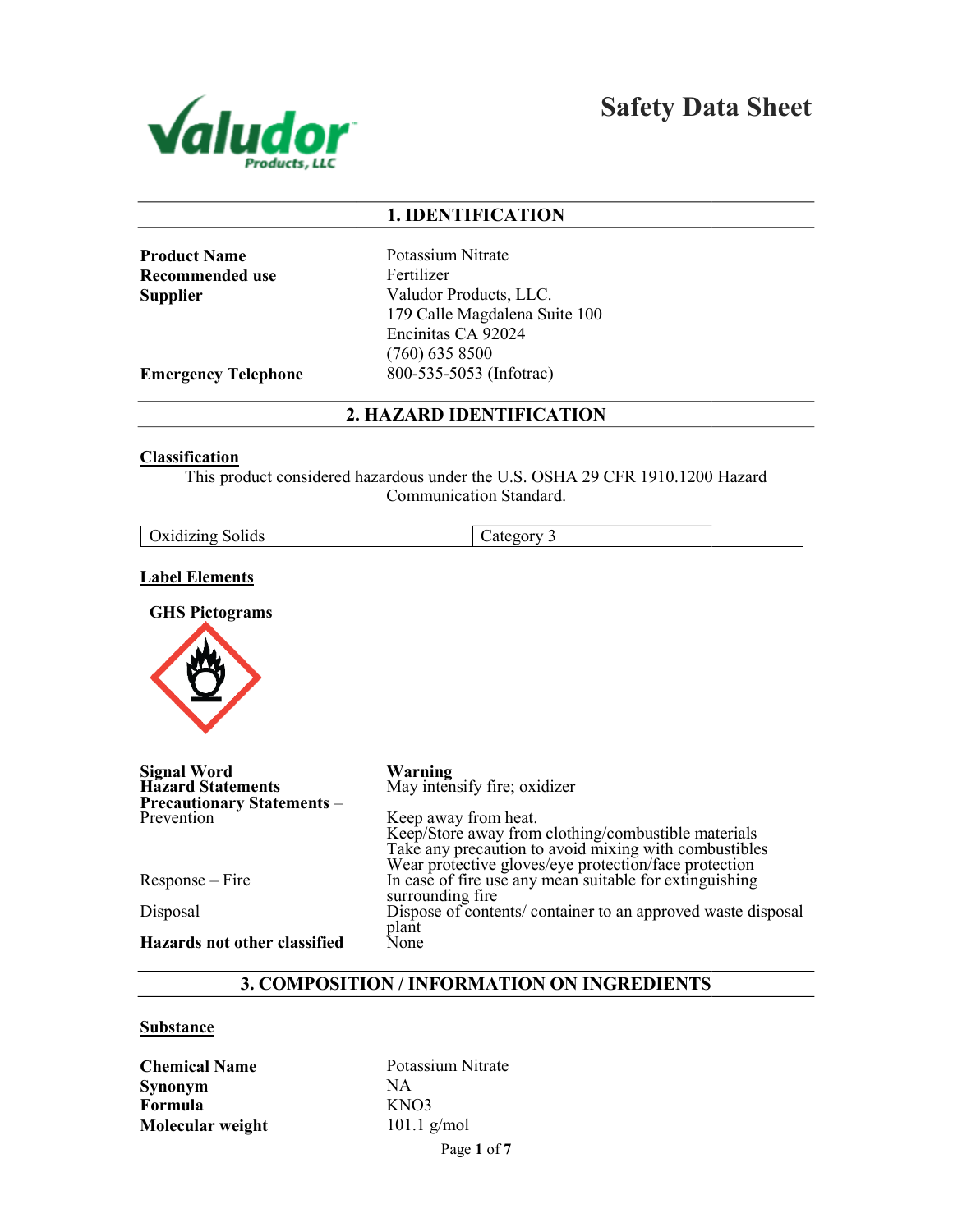| Cas No.              | 7757-79-1  |
|----------------------|------------|
| <b>Concentration</b> | $90-100\%$ |

## 4. FIRST-AID MEASURES

### First Aid Measures

| <b>Eye Contact</b>  | Immediately rinse with plenty of water. Remove contact           |
|---------------------|------------------------------------------------------------------|
|                     | lenses, if present and easy to do so. Keep eye wide open         |
|                     | while rinsing. Continue rinsing for 15 minutes. Call a doctor/   |
|                     | physician if irritation persists                                 |
| <b>Skin Contact</b> | Wash off immediately with plenty of water. Remove all            |
|                     | contaminated clothes and shoes. If skin irritation persists,     |
|                     | call a doctor/physician                                          |
| <b>Inhalation</b>   | Remove to fresh air. If not breathing, give artificial           |
|                     | respiration. Get medical attention for any breathing difficulty. |
| Ingestion           | Do not induce vomiting without medical advice. Rinse             |
|                     | mouth with water. Never give anything by mouth to an             |
|                     | unconscious person. If symptoms persist, call a physician        |

#### Most important symptoms/effects, acute and delayed

| <b>Symptoms</b>                                   | No information available                                                                                                                                                                                        |
|---------------------------------------------------|-----------------------------------------------------------------------------------------------------------------------------------------------------------------------------------------------------------------|
|                                                   | <b>5. FIRE-FIGHTING MEASURES</b>                                                                                                                                                                                |
| <b>Suitable extinguishing Media</b>               | Use any means suitable for extinguishing surrounding fire.<br>Spray water for small fires. For large fires flood with<br>abundant water                                                                         |
| Unsuitable Extinguishing Media                    | No Information available                                                                                                                                                                                        |
| <b>Specific Hazards Arising from the chemical</b> |                                                                                                                                                                                                                 |
| <b>Fire Hazard</b><br><b>Reactivity</b>           | May intensify fire; oxidizer<br>The product is non-reactive under normal conditions of use,<br>storage and transport. May intensify fire; oxidizer.<br>Possibility of explosive reaction with organic material, |

|                             | Possibility of explosive reaction with organic material,       |
|-----------------------------|----------------------------------------------------------------|
|                             | combustible material, strong acids & bases                     |
| <b>Hazardous combustion</b> | Thermal decomposition can lead to the release of irritation or |
| products                    | toxic gases and vapors; including and not limited to:          |
|                             | Nitrous vapors                                                 |

# Protective equipment and precautions for fire-fighters

As in any fire, wear self-contained breathing apparatus pressure-demand, MSHA/NIOSH (approved or equivalent) and full protective gear.

# 6. ACCIDENTAL RELEASE MEASURES

## Personal precautions, protective equipment, and emergency procedures

Personal precautions Avoid contact with eyes, skin and clothing. Avoid breathing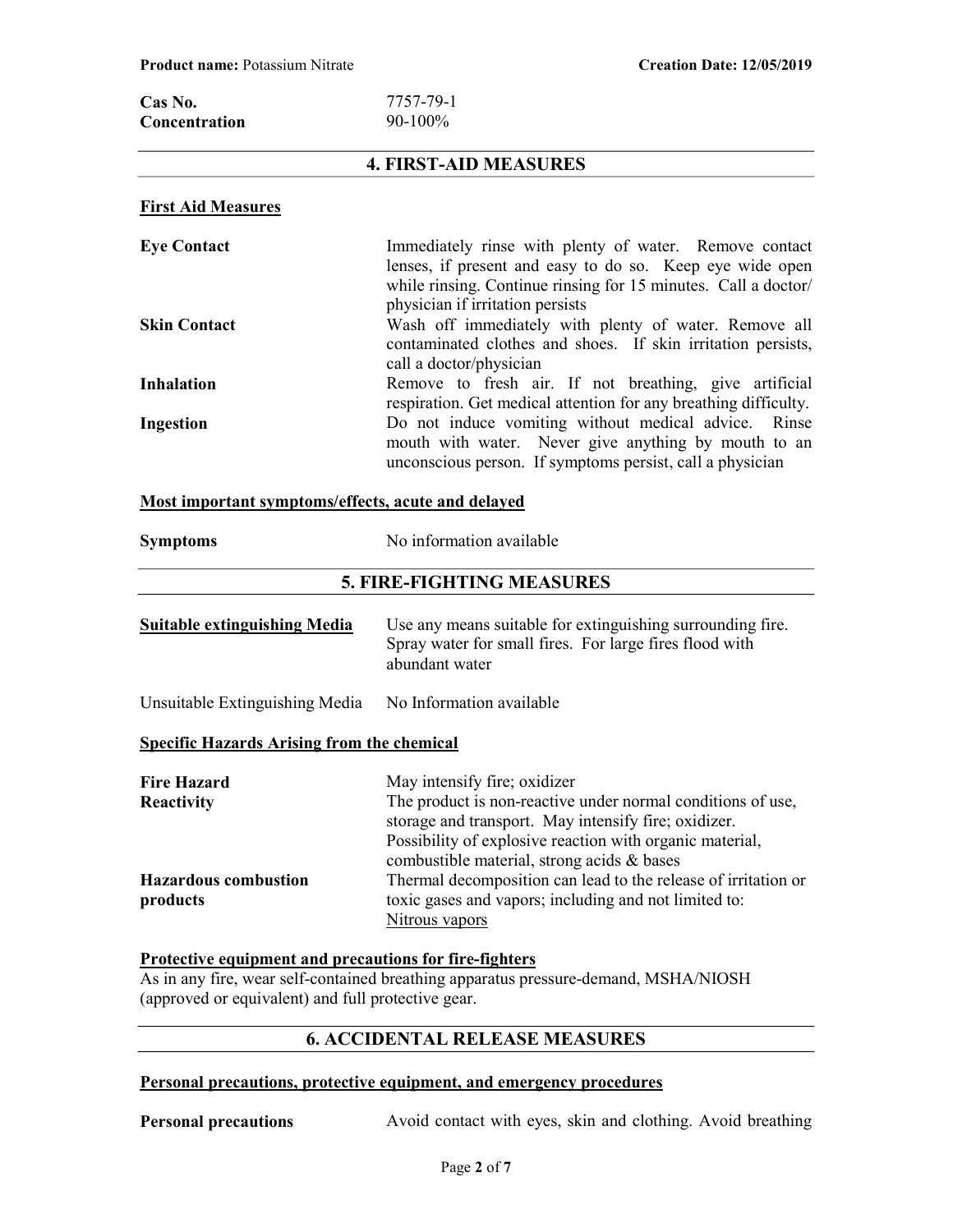vapors or mists. Use personal protection recommended in Section 8. Ensure adequate ventilation.

#### Methods and materials for containment and cleanup

| <b>Methods for clean-up</b>      | Ventilate spillage area. No open flames, sparks or smoking. |
|----------------------------------|-------------------------------------------------------------|
|                                  | Sweep up and place in an appropriate closed container. Keep |
|                                  | unauthorized personnel away. Do not absorb with sawdust or  |
|                                  | any other combustible absorbent material. Avoid generating  |
|                                  | dust. Clean contaminated work surfaces with water.          |
| <b>Environmental Precautions</b> | Prevent entry into waterways or sewers                      |

## 7. HANDLING AND STORAGE

#### Precautions for safe handling

Keep away from hot surfaces, sparks, open flames and other sources of ignition. No smoking. Handle in a well-ventilated environment. Do not breathe vapors / spray / mist / fume. Avoid contact with skin, eyes or clothing. Wear personal protective equipment in section 8. Wash contaminated clothing before reuse. Wash thoroughly after handling. Do not eat, drink or smoke when using this product. Clean equipment and work area regularly.

## Conditions for safe storage, including any incompatibilities

Store in a cool/low-temperature, well-ventilated, dry place. Keep containers closed and labeled when not in use. Store separate from incompatible material.

| <b>Incompatible Materials</b> |              | Flammable or combustible materials. Reducing agents. |  |  |
|-------------------------------|--------------|------------------------------------------------------|--|--|
|                               | Strong acids |                                                      |  |  |

## 8. EXPOSURE CONTROLS / PERSONAL PROTECTION

## Exposure Guidelines

This product does not contain any hazardous materials with occupational exposure limits established by the regional specific regulatory bodies

#### Appropriate engineering controls

Ensure adequate ventilation, especially in confined areas. Consider the potential hazards of this material, applicable exposure limits, job activities and other substances in the workplace when designing controls and selecting personal protective equipment.

### Personal Protective Equipment

| <b>Eye/face protection</b>    | Safety glasses are recommended in professional settings                                                            |
|-------------------------------|--------------------------------------------------------------------------------------------------------------------|
| <b>Skin protection</b>        | Choose the appropriate protective clothing and gloves based                                                        |
|                               | on the tasks being performed to avoid exposure to skin. Wear                                                       |
|                               | protective clothing                                                                                                |
|                               | Butyl-rubber protective gloves                                                                                     |
| <b>Respiratory protection</b> | Not required under normal circumstances. If exposure limits<br>are exceeded or if irritation or other symptoms are |
|                               | experienced use a NIOSH/MSHA approved respirator                                                                   |
| <b>Hygiene Measures</b>       | Handle in accordance with good industrial hygiene and safety                                                       |
|                               | practices. Do not eat, drink or smoke when using this                                                              |
|                               | product.                                                                                                           |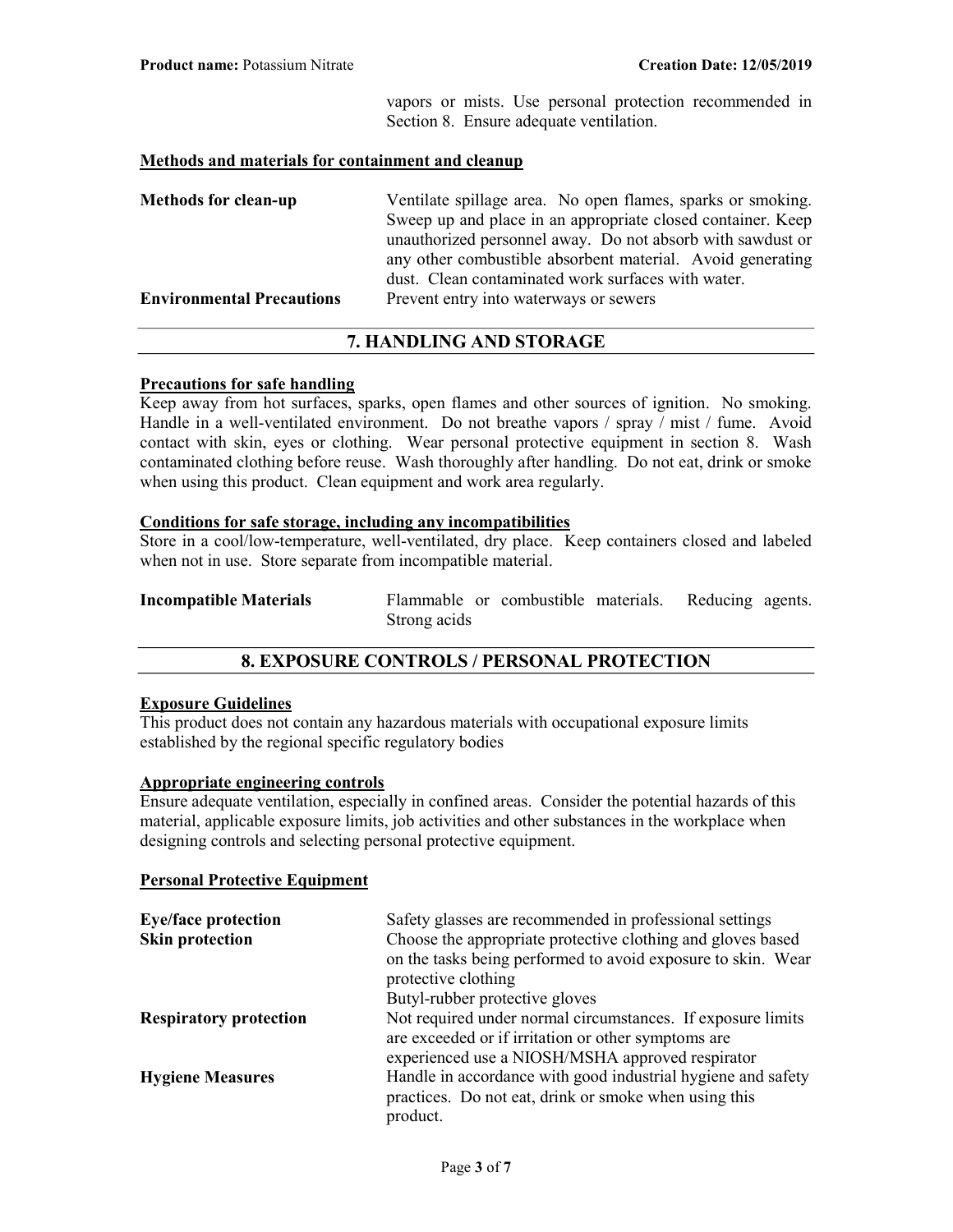| Appearance                           | White Crystalline solid or beads |
|--------------------------------------|----------------------------------|
| <b>Physical state</b>                | Solid                            |
| Odor                                 | No odor                          |
| <b>Odor threshold</b>                | No information available         |
| pН                                   | $6 - 8(5\%)$                     |
| Melting point / freezing point       | 334 $\mathrm{^{\circ}C}$         |
| <b>Boiling point / Boiling range</b> | Not applicable                   |
| <b>Flash point</b>                   | Not applicable                   |
| <b>Evaporation rate</b>              | Not applicable                   |
| <b>Flammability</b>                  | No information available         |
| <b>Flammability or explosive</b>     |                                  |
| limits                               |                                  |
| <b>Upper</b>                         | No information available         |
| Lower                                | No information available         |
| Vapor pressure                       | No information available         |
| <b>Vapor density</b>                 | No information available         |
| <b>Specific Gravity</b>              | $2100 \text{ kg/m}^3$            |
| Solubility in water                  | $32 \frac{g}{100}$ ml            |
| <b>Partition coefficient</b>         | No information available         |
| <b>Auto-ignition temperature</b>     | No information available         |
| <b>Decomposition temperature</b>     | 400 °C                           |
| <b>Viscosity</b>                     | No information available         |

# 9. PHYSICAL and CHEMICAL PROPERTIES

# 10. STABILITY AND REACTIVITY

| <b>Reactivity</b>                            | The product is non-reactive under normal conditions of use,<br>storage and transport. May intensify fire; oxidizer. |
|----------------------------------------------|---------------------------------------------------------------------------------------------------------------------|
| <b>Chemical stability</b>                    | Stable under ordinary conditions of use and storage.                                                                |
| <b>Possibility of hazardous</b><br>reactions | None under normal processing. May intensify fire; oxidizer.                                                         |
| <b>Conditions to avoid</b>                   | Avoid heat, hot surfaces, flames or sparks. Ignition sources.                                                       |
| <b>Incompatible materials</b>                | Flammable or combustible materials. Reducing agents.<br>Strong acids                                                |
| <b>Hazardous decomposition</b><br>products   | Hazardous combustion can lead to the release of irritating<br>gases and vapors.                                     |

# 11. TOXICOLOGICAL INFORMATION

## Information on likely routes of exposure

| <b>Skin contact</b> | May cause skin irritation                 |
|---------------------|-------------------------------------------|
| Eye contact         | May cause eye irritation                  |
| Inhalation          | May cause irritation of respiratory tract |
| Ingestion           | May be harmful if swallowed               |

## Symptoms related to the physical chemical and toxicological characteristics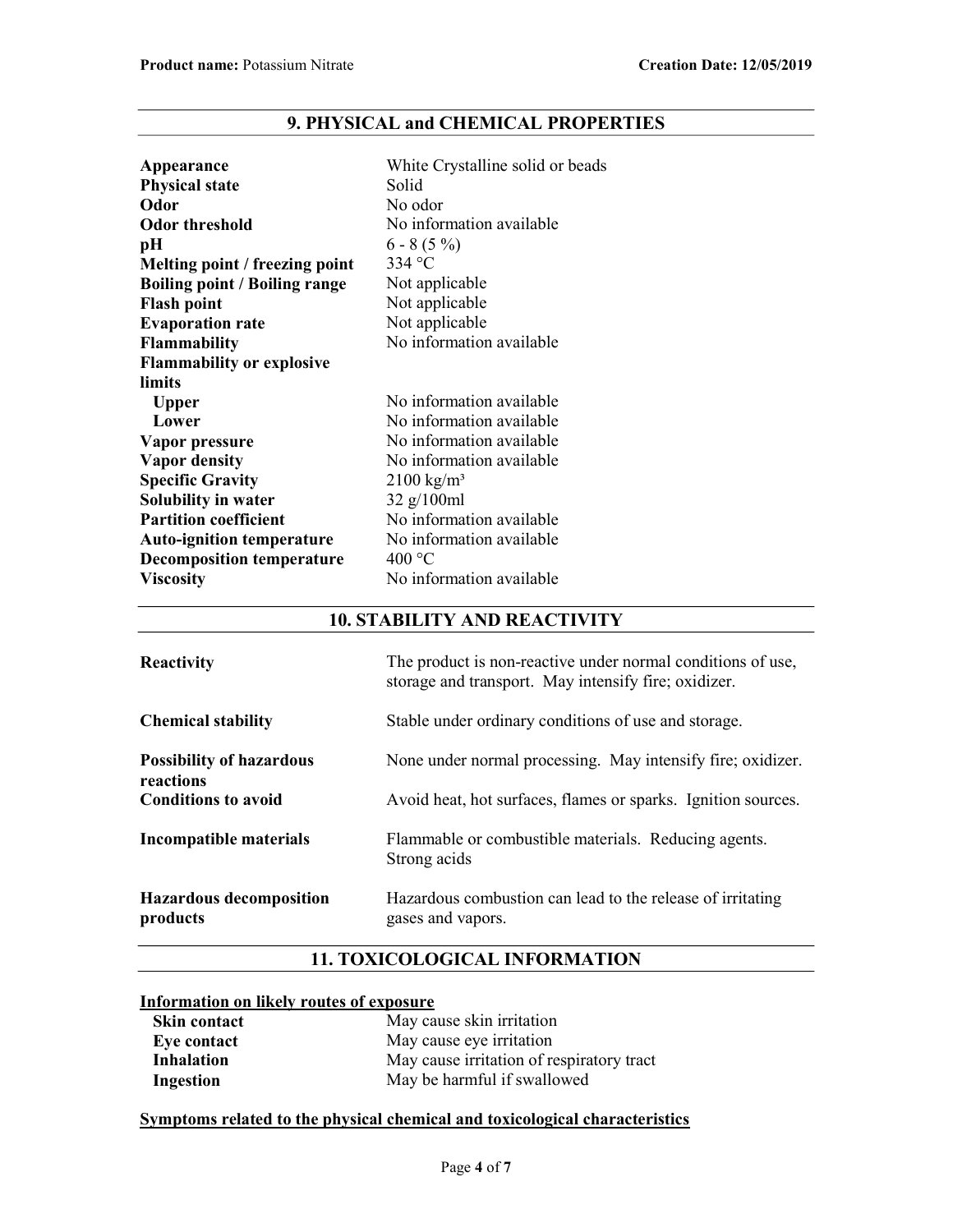No information available

### Delayed and immediate effects and also chronic effects form short and long-term exposure

| Skin damage/irritation          | Not classified |
|---------------------------------|----------------|
| Eye damage/irritation           | Not classified |
| <b>Sensitization</b>            | Not classified |
| <b>Mutagenic effects</b>        | Not classified |
| Carcinogenicity                 | Not classified |
| <b>Reproductive toxicity</b>    | Not classified |
| <b>STOT</b> – single exposure   | Not classified |
| <b>STOT</b> – repeated exposure | Not classified |
| <b>Aspiration hazard</b>        | Not classified |

## Acute Toxicity

#### Component information

| Component         | <b>Cas-No</b> | LD50 Oral    | <b>LD50 Dermal</b> | LC50 Inhalation |
|-------------------|---------------|--------------|--------------------|-----------------|
| Potassium Nitrate | $7757 - 79 -$ | $2000$ mg/kg | $\cdot$ 5000 mg/kg | -               |

## 12. ECOLOGICAL INFORMATION

**Ecotoxicity** The product is not considered harmful to aquatic organisms or to cause long-term adverse effects in the environment Should not be released to environment

| Component         | <b>Freshwater Fish</b>       | <b>Freshwater Algae</b> | <b>Water Flea</b>  |
|-------------------|------------------------------|-------------------------|--------------------|
| Potassium Nitrate | $LC50$ : $> 100$ mg/l – 96 h | $EC50:$ > 1700 mg/l     | $EC50: = 490$ mg/l |
| 7757-79-1         | (Oncorhynchus mykiss)        |                         | (Daphnia magna)    |

| Persistence and degradability | No information available |
|-------------------------------|--------------------------|
|-------------------------------|--------------------------|

Bioaccumulative potential No information available

Mobility in soil No information available

Other adverse effects No information available

## 13. DISPOSAL CONSIDERATIONS

Waste Disposal Methods Processing, use, or contamination of this product may occur during product use. Accordingly, it is the responsibility of the user to determine the proper disposal methodologies. Consult the appropriate state, regional or local regulations to ensure complete and accurate classification. Dispose of contaminated packaging in accordance with local regulations.

## 14. TRANSPORT INFORMATION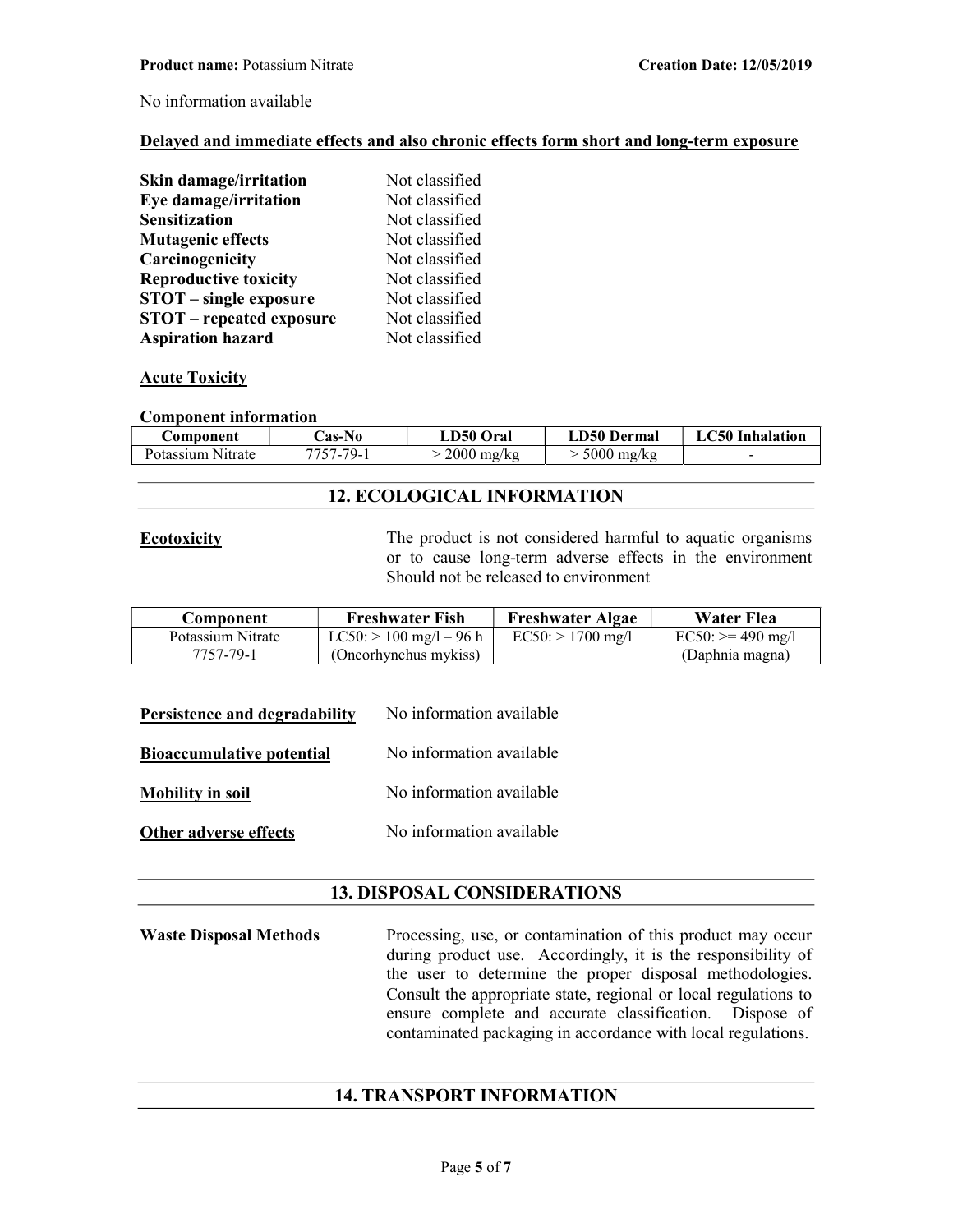| DOT                         | Regulated         |
|-----------------------------|-------------------|
| $UN-N0$                     | 1486              |
| <b>Proper Shipping Name</b> | Potassium Nitrate |
| <b>Hazard Class</b>         | 5.1               |
| <b>Packing Group</b>        | Ш                 |
| <b>IATA</b>                 | Regulated         |
| UN-No                       | 1486              |
| <b>Proper Shipping Name</b> | Potassium Nitrate |
| <b>Hazard Class</b>         | 5.1               |
| <b>Packing Group</b>        | Ш                 |
| <b>IMDG</b>                 | Regulated         |
| UN-No                       | 1486              |
| <b>Proper Shipping Name</b> | Potassium Nitrate |
| <b>Hazard Class</b>         | 5.1               |
| <b>Packing Group</b>        | ш                 |

# 15. REGULATORY INFORMATION

## International Inventories

| TCC<br>15CA | - .<br>1sted<br>⊿sicu |
|-------------|-----------------------|
| DCL         | teted                 |
| <b>DOL</b>  | ∟isicu                |

## US Federal Regulations

## SARA 313

Section 313 of Title III of the Superfund Amendments and Reauthorization Act of 1986 (SARA). Potassium Nitrate

## SARA 311/312 Hazard Categorization

| Acute health hazard   | No  |
|-----------------------|-----|
| Chronic Health Hazard | No  |
| Fire hazard           | No  |
| Pressure              | No  |
| Reactivity            | Yes |

## CERCLA/SARA 302 & 304

Section 302 & 304 of Title III of the Superfund Amendments and Reauthorization Act of 1986 (SARA). Not applicable

## US State Regulations

## California Proposition 65

This product does not contain any proposition 65 chemicals

## 16. OTHER INFORMATION

**NFPA Ratings** Health: 1 Flammability: 0 Reactivity: 0

**NFPA specific hazard:**  $OX - Materials$  that possess oxidizing properties

Revision Date: